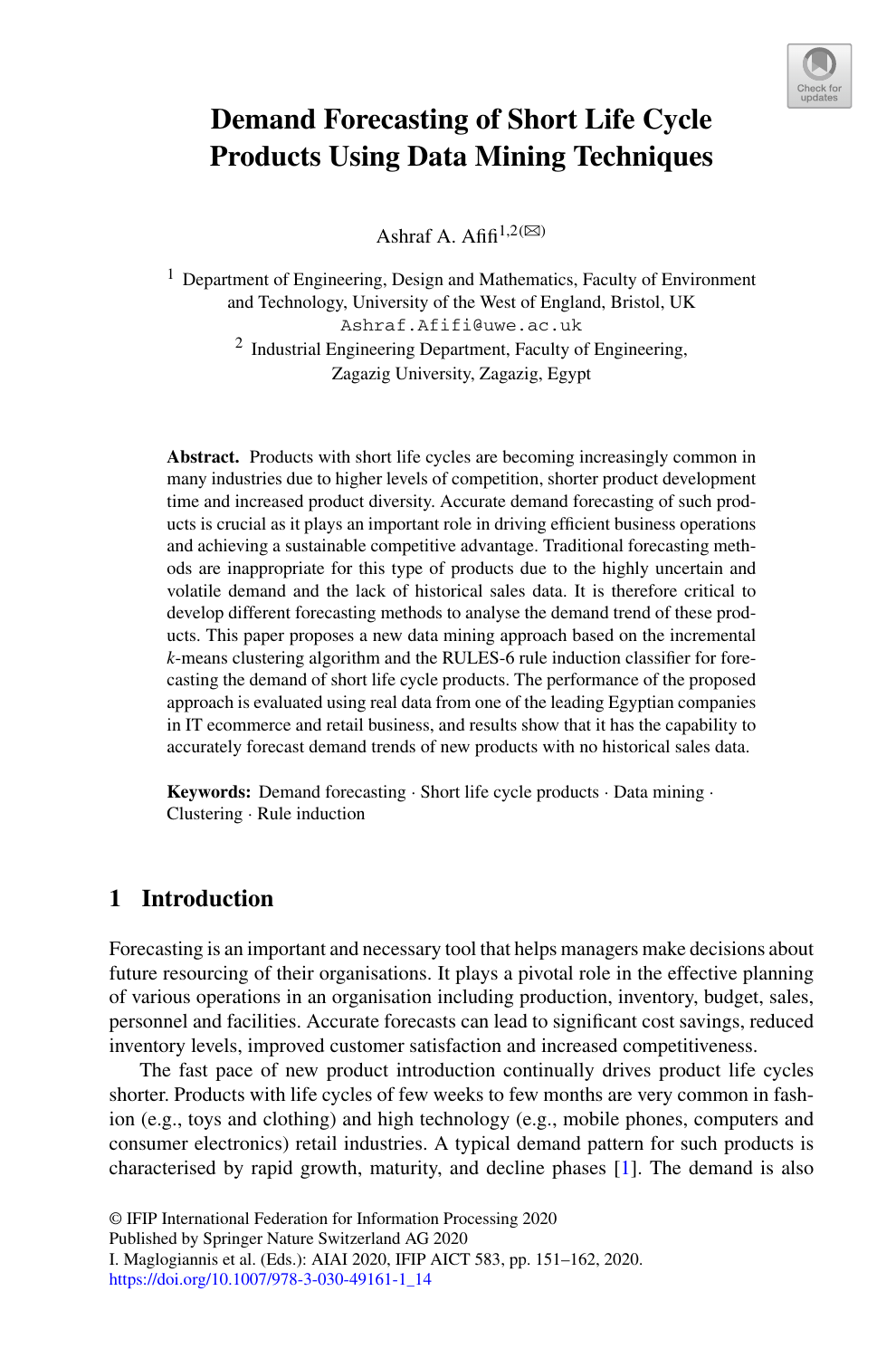highly uncertain and volatile, particularly in the introduction stage. An additional problem is the inadequacy of historical data due to the short period of sales. In case of new products, there is complete unavailability of any previous data related to the sales of such products. These characteristics make it difficult to forecast the demand of short life cycle products.

Traditionally, demand forecasting is accomplished by statistical methods such as moving averages, exponential smoothing, Bayesian analysis, regression models, Holt-Winters and Box-Jenkins methods, and autoregressive integrated moving average (ARIMA) models [\[2\]](#page-10-1). Statistical methods are popular because of their simplicity and fast speed, and they provide satisfactory results in many forecasting applications. However, these methods are not designed for application in the short life cycle environment, especially most of them require large historical data to ensure accurate estimation of their parameters and they are limited to linear relations [\[3,](#page-10-2) [4\]](#page-10-3).

Artificial intelligence (AI) methods such as neural networks, evolutionary algorithms, support vector machines, and fuzzy inference systems are widely used in forecasting activities [\[5,](#page-10-4) [6\]](#page-10-5). AI methods cope well with complexity and uncertainty, and they have better forecasting accuracy compared to statistical methods. However, they usually require a long computational time which makes them less appealing to the fast changing market of fashion and high technology products [\[7,](#page-10-6) [8\]](#page-10-7).

Recently, various hybrid methods such as neural fuzzy systems are proposed in the literature to enhance demand forecasting [\[9,](#page-10-8) [10\]](#page-10-9). Hybrid methods utilise the strengths of different models to form a new forecasting method. They can learn complex relations in an uncertain environment and many of them are considered to be more accurate and efficient than the pure statistical and AI models [\[11\]](#page-10-10).

In an attempt to cope with the lack of historical data of short life cycle products, some references use the data of similar products for which sufficient history is available to forecast the demand of new products [\[12–](#page-11-0)[16\]](#page-11-1). For example, a hybrid method based on the *k*-means clustering technique and a decision tree classifier was developed to estimate the demand of textile fashion products [\[12\]](#page-11-0). A similar approach that uses the self-organizing map and the neural networks techniques was introduced in [\[13\]](#page-11-2). This paper reports on a new forecasting method using alternative data mining techniques to improve demand forecasting in the context of a large retail company. In particular, the incremental *k*means clustering technique [\[17\]](#page-11-3) and the RULES-6 classification rule learning algorithm [\[18\]](#page-11-4) are employed. These methods are simple, effective and computationally efficient, which make them powerful and practical tools for retail sales forecasting.

The outline of this paper is as follow. Section [2](#page-1-0) reviews the basic concepts of data mining with particular focus on clustering and rule induction methods. Section [3](#page-4-0) presents the proposed forecasting approach. Section [4](#page-7-0) reports and analyses the experimental results obtained with a real retail data. Section [5](#page-9-0) concludes the paper and provides suggestions for future work.

### <span id="page-1-0"></span>**2 Overview of Data Mining**

Data mining, or knowledge discovery in databases (KDD), aims at processing large data into knowledge bases for better decision making. It has been successfully used in many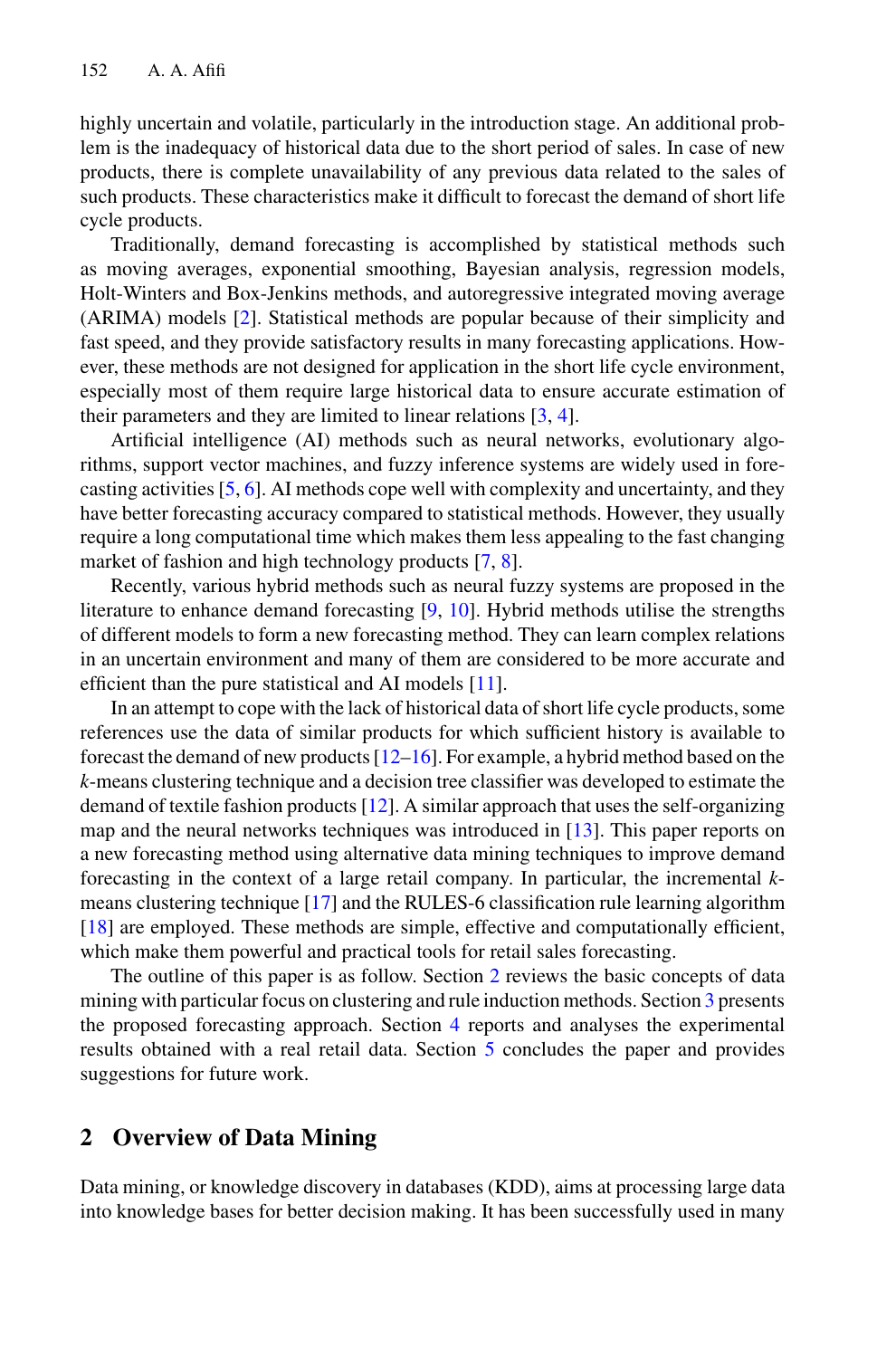applications to uncover hidden patterns and predict future trends and behaviours. There are three main steps in data mining, namely, data preparation, data modelling, and post processing and model evaluation  $[19-21]$  $[19-21]$ . This section gives a brief description of the data modelling techniques employed in this research.

#### **2.1 Clustering Techniques**

Clustering techniques are concerned with partitioning of data sets into several homogeneous clusters. These techniques assign a large number of data objects to a relatively small number of groups so that data objects in a group share the same properties while, in different groups, they are dissimilar. Many clustering techniques have been proposed over the years from different research disciplines [\[22,](#page-11-7) [23\]](#page-11-8). *K*-means is one of the best known and commonly used clustering algorithms. The algorithm forms *k* clusters that are represented by the mean value of the data points belonging to each of them. This is an iterative process that searches for a division of data objects into *k* clusters to minimise the sum of Euclidean distances between each object and its closest cluster centre.

The *k*-means algorithm is relatively scalable and efficient in clustering large data sets because its computational complexity grows linearly with the number of data objects. However, it is sensitive to the initial selection of cluster centres and requires the number of clusters *k* to be specified before the clustering process starts. The algorithm has been improved to address many of its deficiencies [\[17,](#page-11-3) [24,](#page-11-9) [25\]](#page-11-10). In particular, a new version called incremental *k*-means was introduced to reduce the dependence of the *k*-means algorithm on the initialisation of cluster centres [\[17\]](#page-11-3). To validate the robustness of the new algorithm it has been tested on a number of artificial and real datasets. The results showed clearly that incremental *k*-means consistently outperforms the original algorithm [\[17\]](#page-11-3). Therefore, this algorithm is applied in this research to search for interesting and natural clusters in the retail data.

The incremental *k*-means algorithm is summarised in Fig. [1.](#page-3-0) The algorithm starts initially with one cluster with the number of clusters *k* being incremented by 1 at each step thereafter. With each increase of *k*, a new cluster centre is inserted into the cluster with the highest distortion, and the objects are reassigned to clusters until the centres stop "moving". The process is repeated until *k* reaches the specified number of clusters.

#### **2.2 Classification Learning Techniques**

Classification learning employs a set of pre-categorised data objects to develop a model that can be used to classify new data objects from the same population or to provide a better understanding of the data objects' characteristics. Among the various classification learning techniques developed, inductive learning may be the most commonly used in real world applications  $[26]$ . The inductive learning techniques are relatively fast compared to other techniques. Another advantage is that they are simpler and the models that they generate are easier to understand.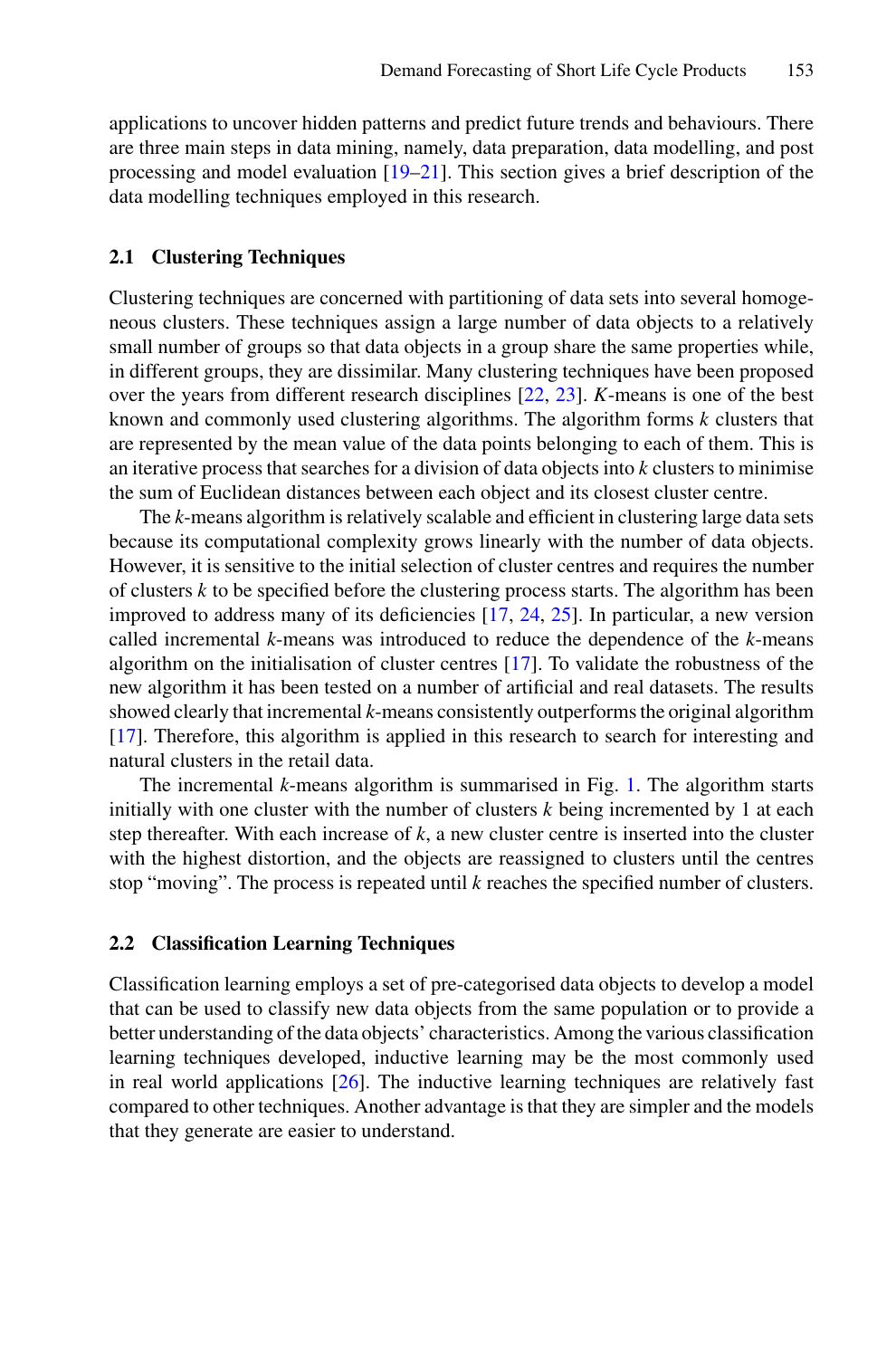| Assign $k = 1$ .                                                                     |
|--------------------------------------------------------------------------------------|
| Phase 1: <i>Normal training</i>                                                      |
| Step 1: If $k = 1$ , choose an arbitrary point for a cluster centre.                 |
| If $k > 1$ , insert the centre of the new cluster in the cluster with the great-     |
| est                                                                                  |
| distortion.                                                                          |
| Step 2: Assign each object in the training set to the closest cluster and update its |
| centre.                                                                              |
| Step 3: If the cluster centre does not move, go to Phase 2.                          |
| Else, go to Phase 1, Step 2.                                                         |
| Phase 2: Increasing the number of clusters                                           |
| If k is smaller than a specified value, increase k by 1 and go to Phase $1 -$ Step   |
|                                                                                      |
| Else, stop.                                                                          |

<span id="page-3-0"></span>**Fig. 1.** A pseudo-code description of the incremental *k*-means algorithm [\[17\]](#page-11-3).

In this study, a simple inductive learning algorithm called RULES-6 (RULe Extraction System – Version 6) [\[18\]](#page-11-4) is used. RULES-6 extracts a set of classification rules from a collection of examples, each belonging to one of a number of given classes. The examples together with their associated classes constitute the set of training examples from which the algorithm generates the rules. Every example is described in terms of a fixed set of attributes, each with its own set of possible values.

In RULES-6, an attribute-value pair constitutes a condition. If the number of attributes is  $N_a$ , a rule may contain between one and  $N_a$  conditions, each of which must be a different attribute-value pair. Only conjunction of conditions is permitted in a rule and hence the attributes must all be different if the rule comprises more than one condition.

RULES-6 works in an iterative fashion. In each iteration, it takes a "seed" example not covered by previously created rules to form a new rule. Having found a rule, RULES-6 marks those examples that are covered by it and appends the new rule to its rule set. The algorithm stops when all examples in the training set are covered. In order to avoid the overfitting problem and to generate simple rules, the rules are pruned with a post pruning strategy [\[27\]](#page-11-12). A simplified description of RULES-6 is given in Fig. [2.](#page-4-1)

To form a rule, RULES-6 performs a general-to-specific beam search for a rule that optimises a given quality criterion. It starts with the most general rule and specialises it in steps considering only conditions extractable from the selected seed example. The aim of specialisation is to construct a rule that covers as many examples from the target class and as few examples from the other classes as possible, while ensuring that the seed example remains covered. As a consequence, simpler rules that are not consistent, but are more accurate for unseen data, can be learned. RULES-6 uses effective searchspace pruning rules to avoid useless specialisations and to terminate a non-productive search during rule construction. This substantially increases the efficiency of the learning process. It deals with continuous-value attributes using a pre-processing discretisation method. With this method, the range of each attribute is split into a number of smaller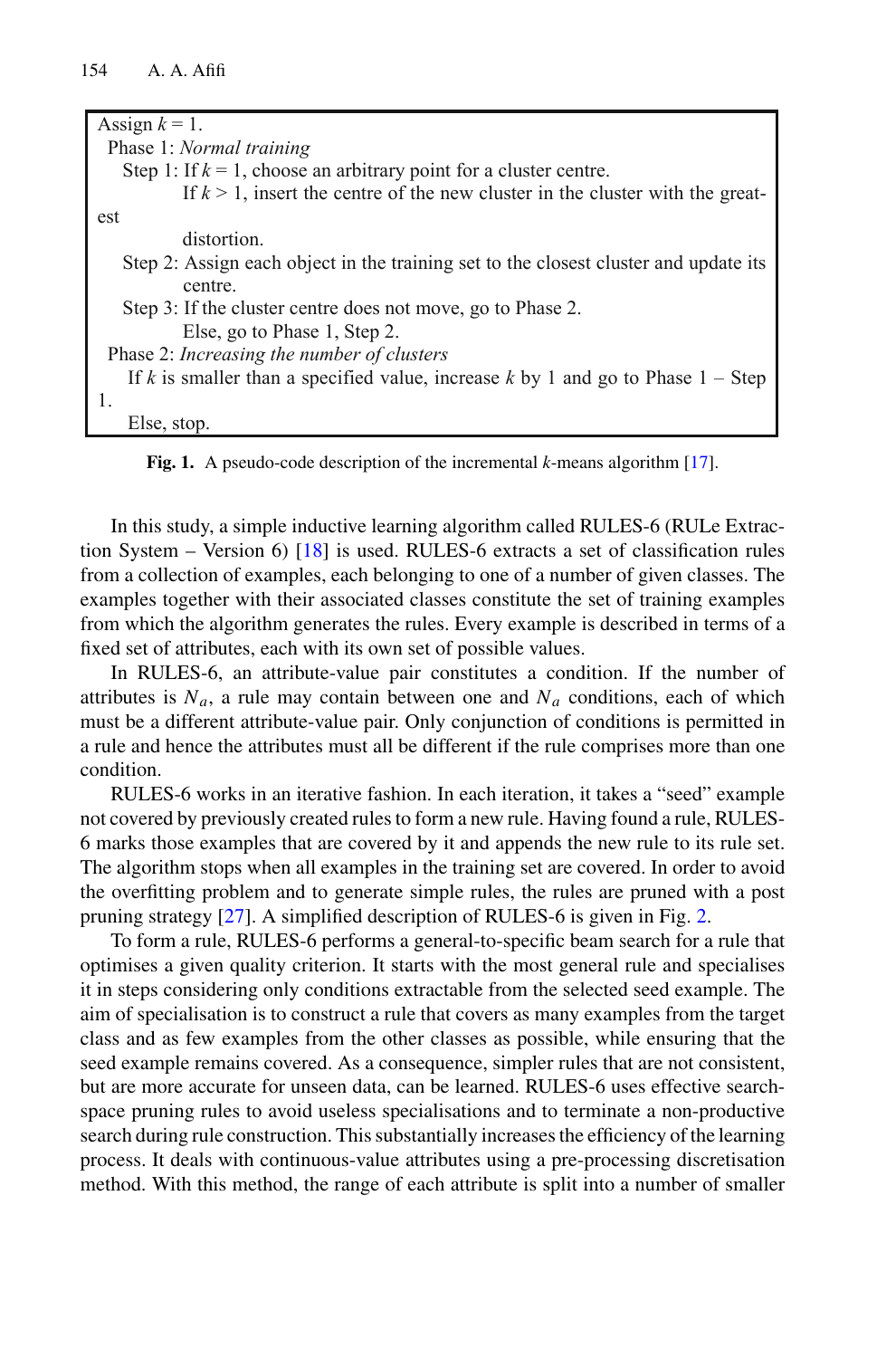

Fig. 2. A simplified description of RULES-6 [\[18\]](#page-11-4).

<span id="page-4-1"></span>intervals that are then regarded as nominal values. A detailed description of the process by which RULES-6 induces a rule can be found in [\[18\]](#page-11-4).

# <span id="page-4-0"></span>**3 Proposed Forecasting Approach**

In this paper, it is proposed to forecast the demand of short life cycle products by applying data mining techniques. This forecasting approach includes the following steps (Fig. [3\)](#page-5-0):

- 1. Preparing and transforming the available sales data into a format suitable for data mining techniques.
- 2. Using the incremental *k*-means algorithm to identify the sales profiles of historical products by grouping together the related time series of the products sales.
- 3. Applying the RULES-6 algorithm to build a classification model that links the descriptive attributes of the historical products and the sales profiles of the discovered groups in Step 2.
- 4. Using the classification model generated in Step 3 to forecast the sales profiles of the new products based on their descriptive attributes.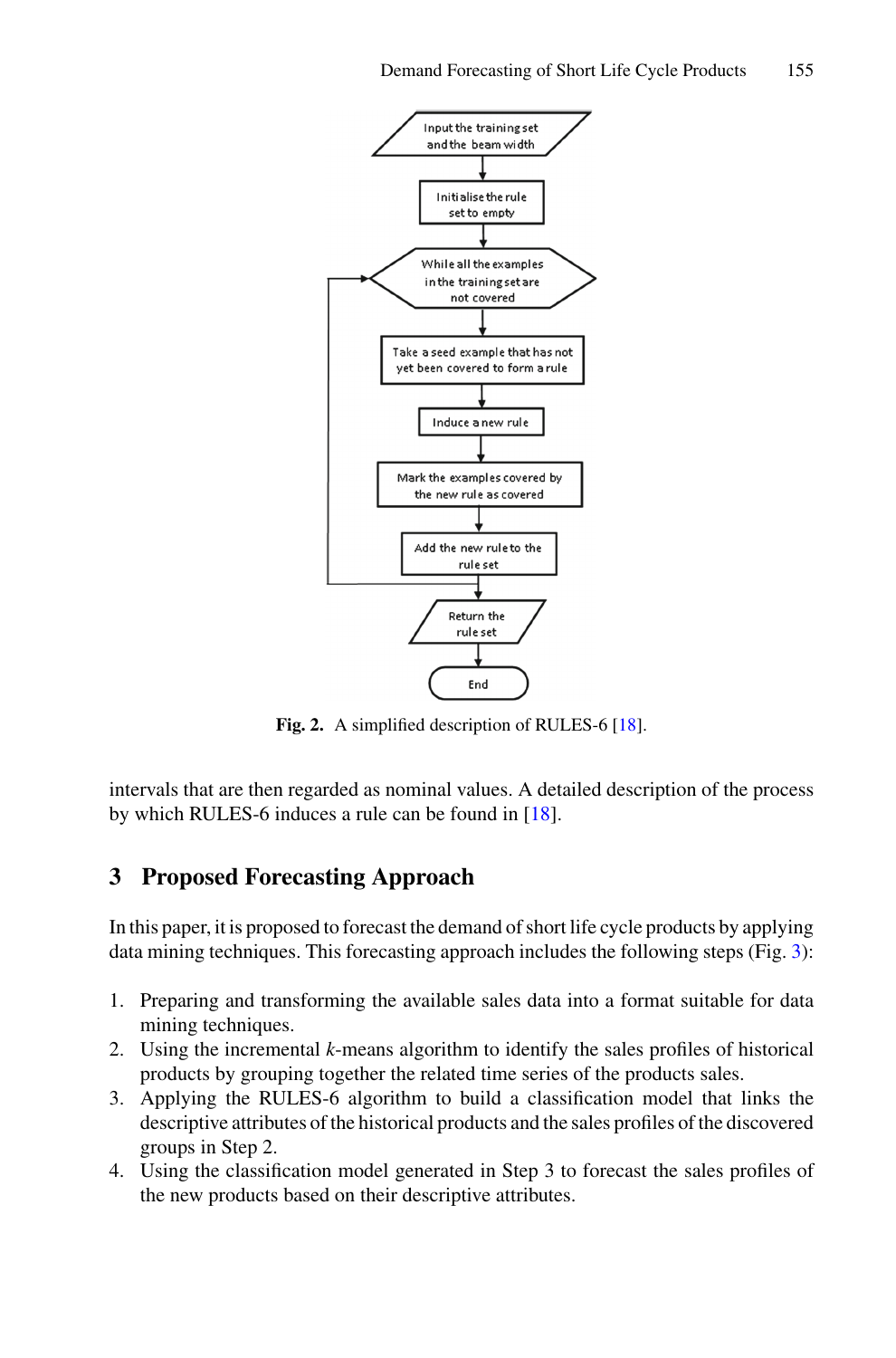

**Fig. 3.** A simplified description of the proposed forecasting approach.

<span id="page-5-0"></span>This section discusses the techniques applied in this research to realise the steps of the proposed approach.

#### **3.1 Data Preparation**

The data used in this research was obtained from a large retail Egyptian company called 2B that has 37 branches all over Egypt. The company sells a wide range of high technology products (e.g., laptops, mobiles, tablets, gaming, networking, cables, software, laptop and mobile accessories) that have a short life cycle ranging from a few weeks to a few months. Two sets of data were extracted. The first contains 507 products corresponding to year 2015 and it is used for the learning process. The second is composed of 253 products for year 2016 and it is used for testing. The data is available weekly and covers a period of 26 weeks. The selected descriptive attributes of the products are the price, the starting date of the sales and the life span of each product.

High quality data is a prerequisite for applying any data mining technique [\[28\]](#page-11-13). Prior to data modelling, the data needs to be prepared. The objective at this stage is two-fold: to convert the data into a format required by the data mining algorithms and also to expose as much information as possible to data modelling. To prepare the available data for further analysis the following pre-processing steps are implemented.

- 1. Aggregate the sales for each product into weekly time buckets in order to cope with high uncertainty and volatility in sales patterns.
- 2. Filter the data by removing the negative sales numbers for customer returns.
- 3. Normalise the sales volume of all products during the sales period to enable comparison between the time series of products having different sales volumes. The normalised sales at period  $i$ ,  $y_i$ , is computed by dividing the sale at period  $i$ ,  $x_i$ , by the sum of sales during the sales period:  $y_i = x_i / \sum_{k=1}^n x_k x_k$  where *n* is the number of periods.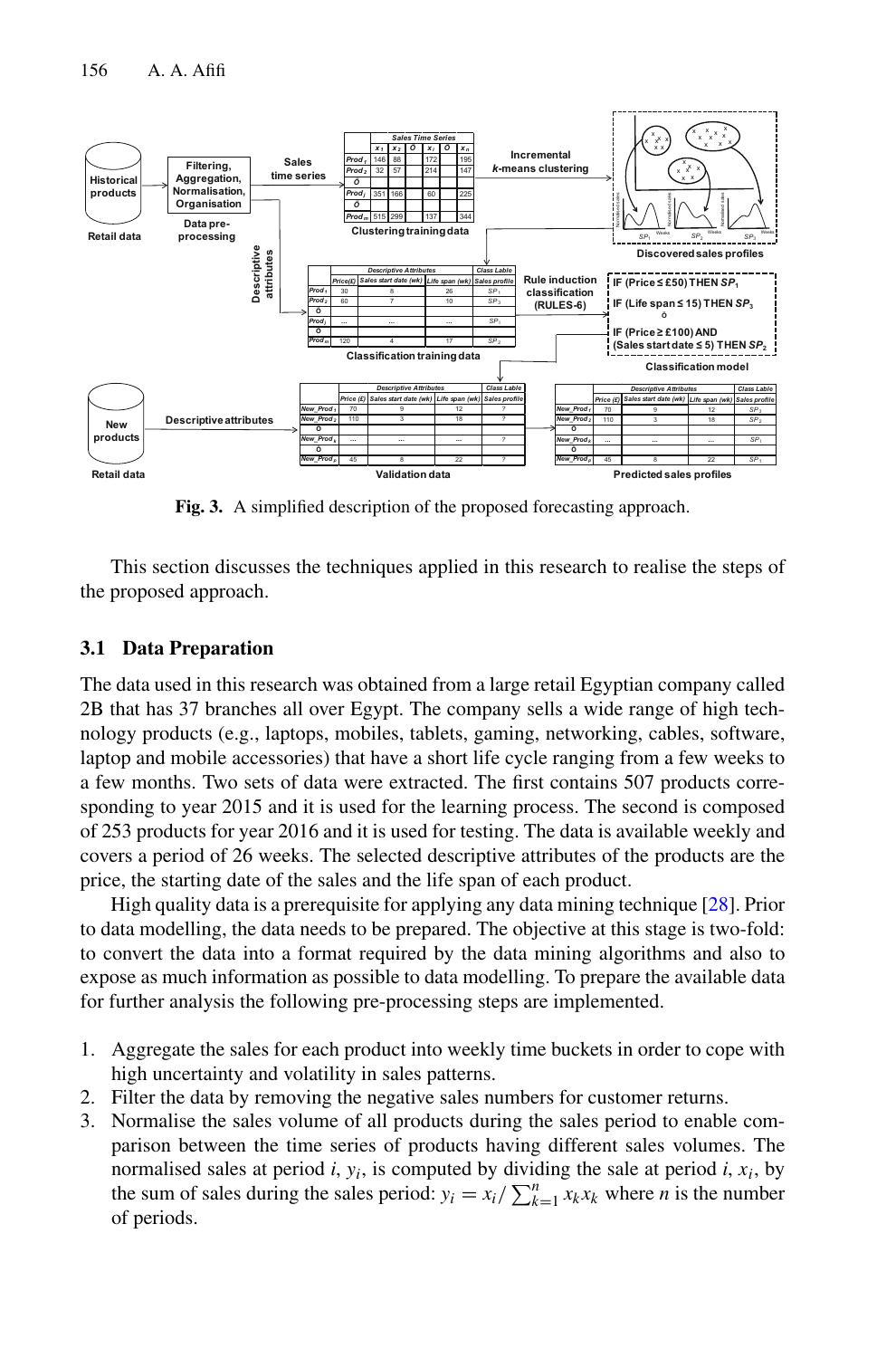- 4. Normalise the life span of all products to 26 weeks to allow comparison between the time series of products having different life spans. Normalisation of the life span is computed using homothetic transformation [\[12\]](#page-11-0).
- 5. Organise the time series sales and descriptive attributes of the products into a data object format that is suitable for data mining algorithms (examples of the structure of the training and validation data sets created in this way are shown in Fig. [3\)](#page-5-0).

#### **3.2 Data Modelling**

This section discusses the data mining techniques that were used to analyse the retail data. The analysis is performed in two stages. First, the time series sales of historical products are grouped into several homogeneous clusters. Second, the sales profiles of the new products are predicted by mapping them to the clusters using the descriptive attributes.

**Sales Profiles Identification for Historical Products.** The incremental *k*-means clustering algorithm is applied on the pre-processed retail data to discover groups of products with similar time series sales. Each cluster centre defines a sales profile characterising the sales behaviour of the products belonging to the cluster. The distortion error was used to evaluate the clustering results [\[17\]](#page-11-3), with a lower value of this measure indicative of better quality of clustering.

The incremental *k*-means algorithm requires users to specify a number of parameters, namely, the number of clusters and the termination conditions for stopping the clustering process. To find a satisfactory clustering result, a number of iterations were conducted where the algorithm was executed with different values of *k*, the number of clusters, and the *k* value producing the lowest distortion error was selected [\[17\]](#page-11-3). In this work, *k* values in the range of 2 to  $\sqrt{n}$ , where *n* is the size of the training data set [\[29\]](#page-11-14), were considered and the optimal value was found to be 13. The clustering process could be stopped by specifying termination conditions such as a predefined number of iterations and the percentage reduction of the distortion errors in one iteration being smaller than a given value  $\varepsilon$ . In this work, these two termination criteria were used. In particular, the maximum number of iterations was set to 50 and  $\varepsilon$  to 10<sup>-7</sup> to stop the search process when one of these conditions is satisfied.

**Sales Profiles Prediction for New Products.** After clustering the time series data of the historical products, labels such as  $SP_1$ ,  $SP_2$ , ...,  $SP_1$ , ...,  $SP_0$  representing the sales profiles of the formed groups, are assigned to the discovered clusters. A training set for the classification algorithm is then constructed using the descriptive attributes and the clusters labels. Each product is considered as a data point in the training set and it is described by the descriptive attributes as inputs and the label of the cluster to which it belongs is taken as its output.

The RULES-6 algorithm is used to extract if-then rules from the training data set. These rules provide a comprehensive insight into the data and are used to predict the sales profiles of the new products based on their descriptive attributes. RULES-6 has a number of parameters whose values determine the quality of the induced rule sets. In this research, the default settings were used  $[18]$ .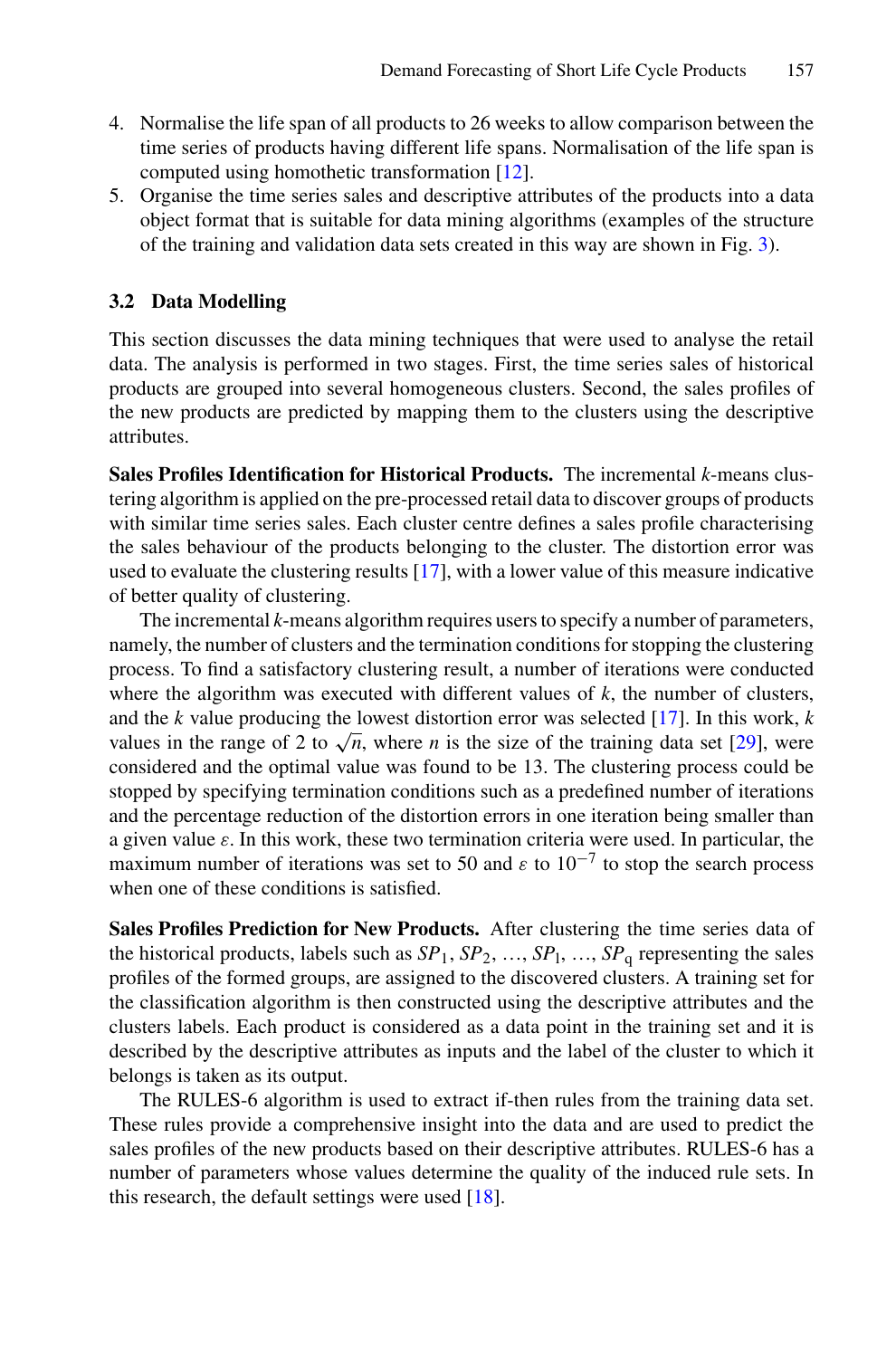### <span id="page-7-0"></span>**4 Experimental Results**

#### **4.1 Clustering Results**

The incremental *k*-means algorithm was applied to the training time series data and thirteen distinct clusters were created. Figure [4](#page-7-1) shows four examples of the clustering results that have the maximum distortion errors. As can be seen in the figure, the incremental *k*-means clustering procedure is effective in producing accurate groups of products with similar time series sales. The sales behaviour of the products belonging to the different clusters are accurately described by the associated sales profiles (indicated in bold). It can then be concluded that a robust identification of the sales profiles has been achieved.



<span id="page-7-1"></span>**Fig. 4.** Examples of the sales profiles created by the incremental *k*-means clustering algorithm.

#### **4.2 Rule Induction Results**

The RULES-6 algorithm was applied on the classification training data created from the descriptive attributes and the discovered sales profiles. Table [1](#page-8-0) illustrates the produced set of rules to describe the training data. It is clear from the figure that the number of rules generated is significantly lower than the number of data points in the training set. Also, the number of features describing each rule is drastically reduced. The generated rule set is a compressed description of the training data that could be used to predict the sales profiles of new products.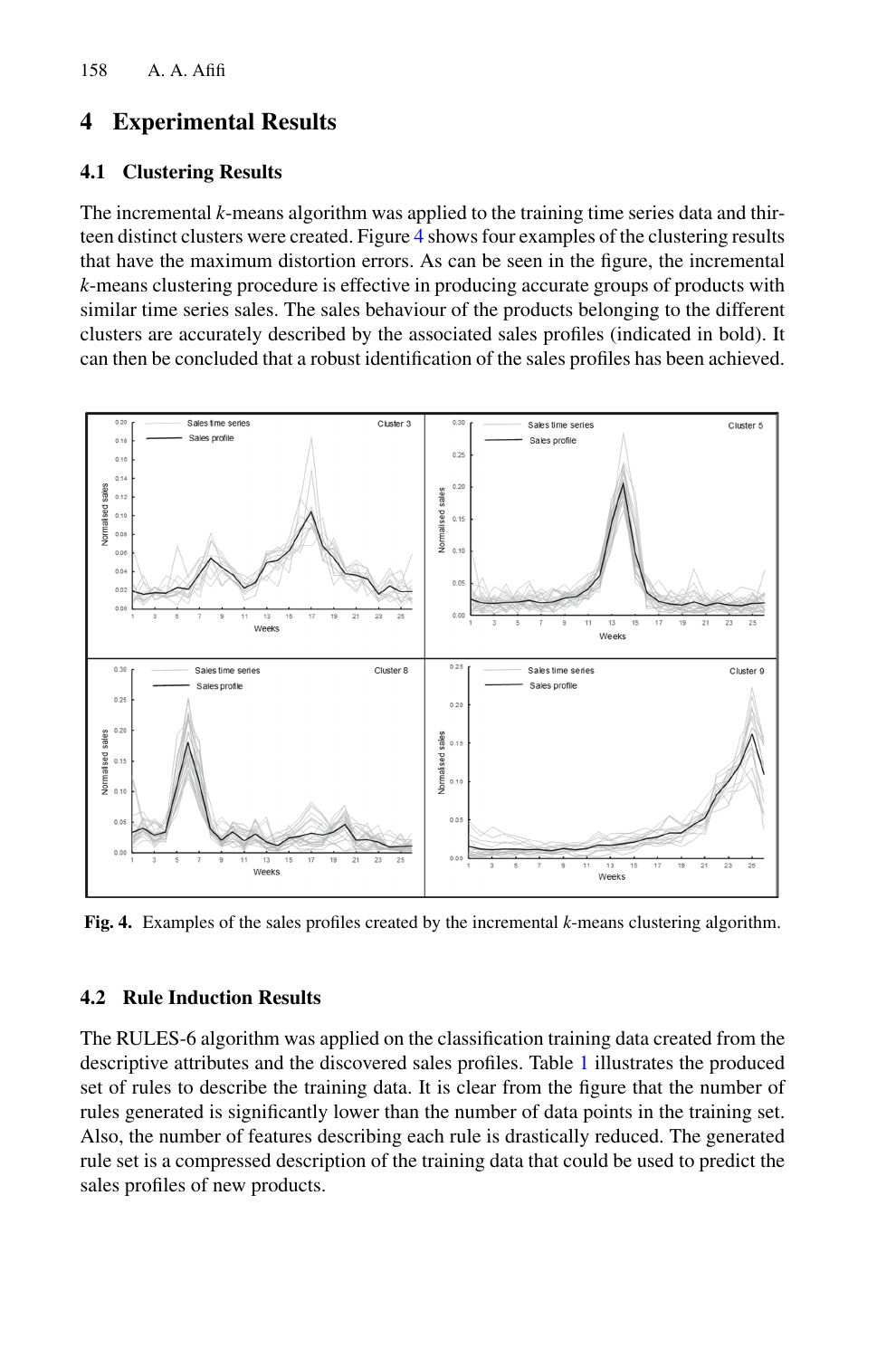**Table 1.** Rules derived by RULES-6 from the retail data.

<span id="page-8-0"></span> $R01$ : IF (Price  $\leq$   $\pm$  44) THEN Sales profile  $=$  SP1 R02: IF (Sales start date  $=$  4) THEN Sales profile  $=$  SP4 R03: IF (Sales start date  $\ge$  = 14) THEN Sales profile = SP2 R04: IF (£101  $\le$  Price  $\le$  £147) AND (Life span  $\ge$  22) THEN Sales profile = SP3 R05: IF (Price  $\leq$  £98) AND (Sales start date  $\leq$  2) THEN Sales profile = SP7 R06: IF (Price  $\leq$  = £99) AND (Sales start date  $\leq$  = 11) THEN Sales profile = SP11 R07: IF (Life span  $\leq$  11) THEN Sales profile = SP6 R08: IF (Life span  $= 25$ ) THEN Sales profile  $=$  SP9 R09: IF (Price  $\leq$  = £92) THEN Sales profile = SP10 R10: IF (Price  $>=$  £300) THEN Sales profile = SP12 R11: IF  $(f200 \leq P$ rice  $\leq f249$ ) THEN Sales profile = SP5 R12: IF (Price  $>=$  £250) THEN Sales profile = SP13 R13: IF (Sales start date = 1) AND ( $11 \le$  Life span  $\le$  14) THEN Sales profile = SP8

To evaluate its performance, the RULES-6 algorithm was applied on the validation data to predict the sales profiles of the new products. Figure [5](#page-9-1) shows a comparison between the actual sales of the new products and the sales profiles predicted by the RULES-6 algorithm. As can be seen in the figure, RULES-6 assigns the correct profiles to most products. The actual sales associated with profile SP9 of cluster 9 are quite different in some weeks. Also, the actual sales accompanied with profile SP8 of cluster 8 are relatively similar but are slightly different from the predicted sales profile. This could arise from the failure of the descriptive attributes used to build the rule set to explain the sales behaviour of these products.

To further test its performance, the prediction accuracy of the RULES-6 algorithm was compared with that of five different well-known classifiers. The classification methods are the OneR algorithm [\[30\]](#page-11-15), the Naïve Bayes method [\[31\]](#page-11-16), the *k*-nearest-neighbours classifier [\[32\]](#page-11-17), the RIPPER rule induction classifier [\[33\]](#page-11-18), and the C4.5 decision tree [\[34\]](#page-11-19). These methods are representative of the different classification techniques and widely used in other comparative studies. Each of the classification methods was first applied on the classification training data and the generated classification models were then tested on the validation data to predict the sales profiles of the new products. The default parameters of the tested methods were used. The forecasting errors of the predicted sales profiles were analysed using three of the most popular measures, namely, Mean Absolute Error (MAE), Mean Absolute Percentage Error (MAPE), and Root Mean Squared Error (RMSE) [\[35\]](#page-11-20).

The forecasting error values of the predicted sales profiles for the different classification methods are given in Table [2.](#page-9-2) As shown in the table, RULES-6 is the most accurate algorithm. It achieved the smallest error values for the three measures and the values were lower by 39.2% for the MAE, 21.7% for the MAPE and 43.4% for the RMSE compared to the next best performing classifier. It could therefore be concluded that the proposed RULES-6 algorithm gives the best performance among the six methods tested.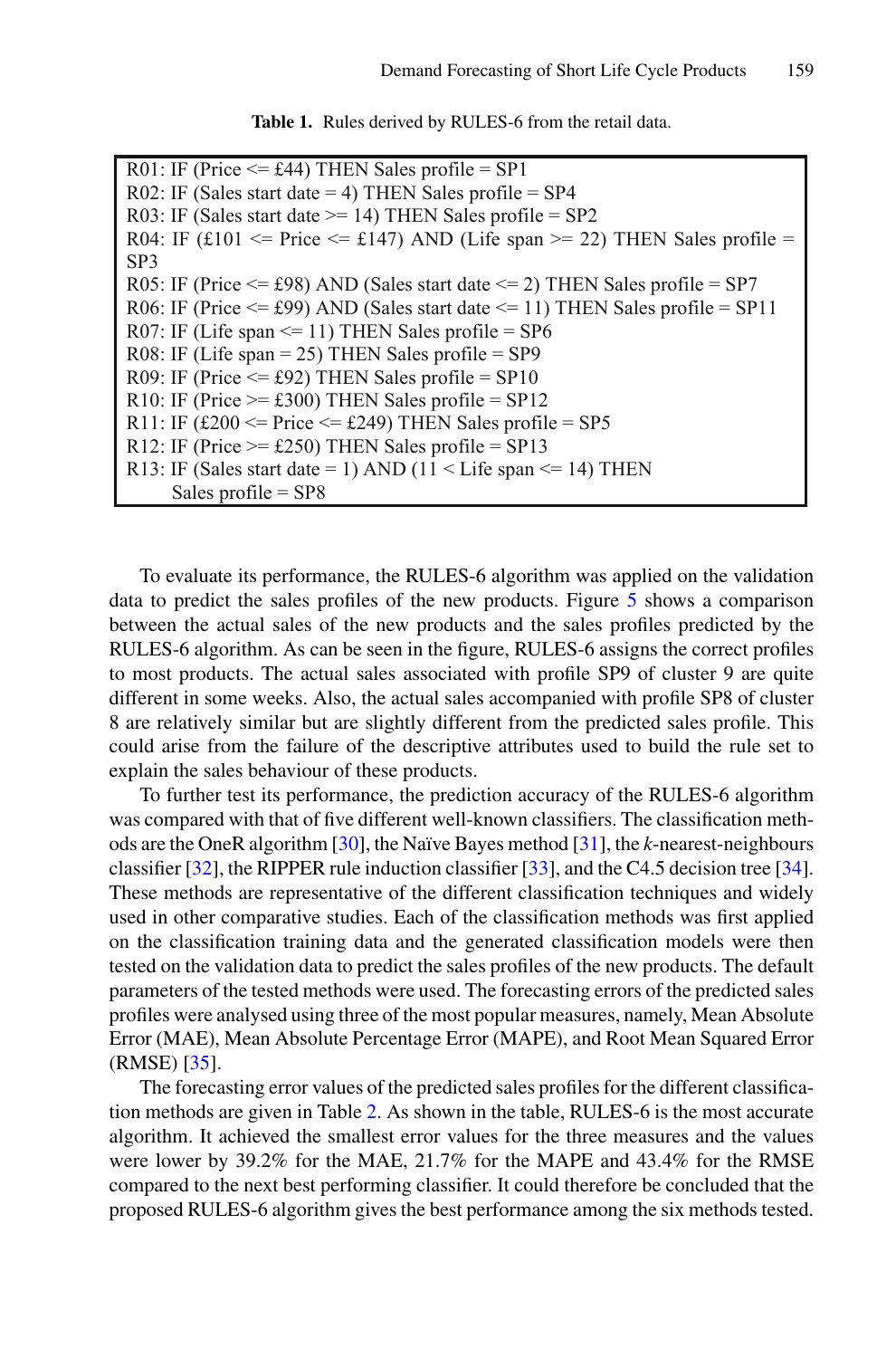

<span id="page-9-1"></span>**Fig. 5.** Comparison between the actual sales of new products and the sales profiles predicted by RULES-6.

<span id="page-9-2"></span>**Table 2.** Forecasting errors of the predicted sales profiles for the tested classification methods.

|                         | <b>MAE</b> | <b>MAPE</b><br>$(\%)$ | <b>RMSE</b> |
|-------------------------|------------|-----------------------|-------------|
| OneR                    | 70.7       | 5.2                   | 84.3        |
| Naïve Bayes             | 63.2       | 4.5                   | 78.9        |
| $k$ -nearest-neighbours | 51.3       | 3.7                   | 66.8        |
| <b>RIPPER</b>           | 16.4       | 2.9                   | 21.1        |
| C4.5                    | 9.7        | 2.3                   | 12.9        |
| Proposed RULES-6        | 5.9        | 1.8                   | 7.3         |

### <span id="page-9-0"></span>**5 Conclusions and Future Work**

The constraints of the retail market make the forecasting of products sales very challenging. This paper has proposed a forecasting approach based on the incremental *k*-means clustering algorithm and the RULES-6 rule induction classifier to estimate the sales profiles of new products. The performance of the proposed forecasting procedure has been tested on real sales data of a large retail Egyptian company specialised in selling and distribution of high tech products. The incremental *k*-means algorithm employed in this study has proved to be effective in discovering interesting groupings of historical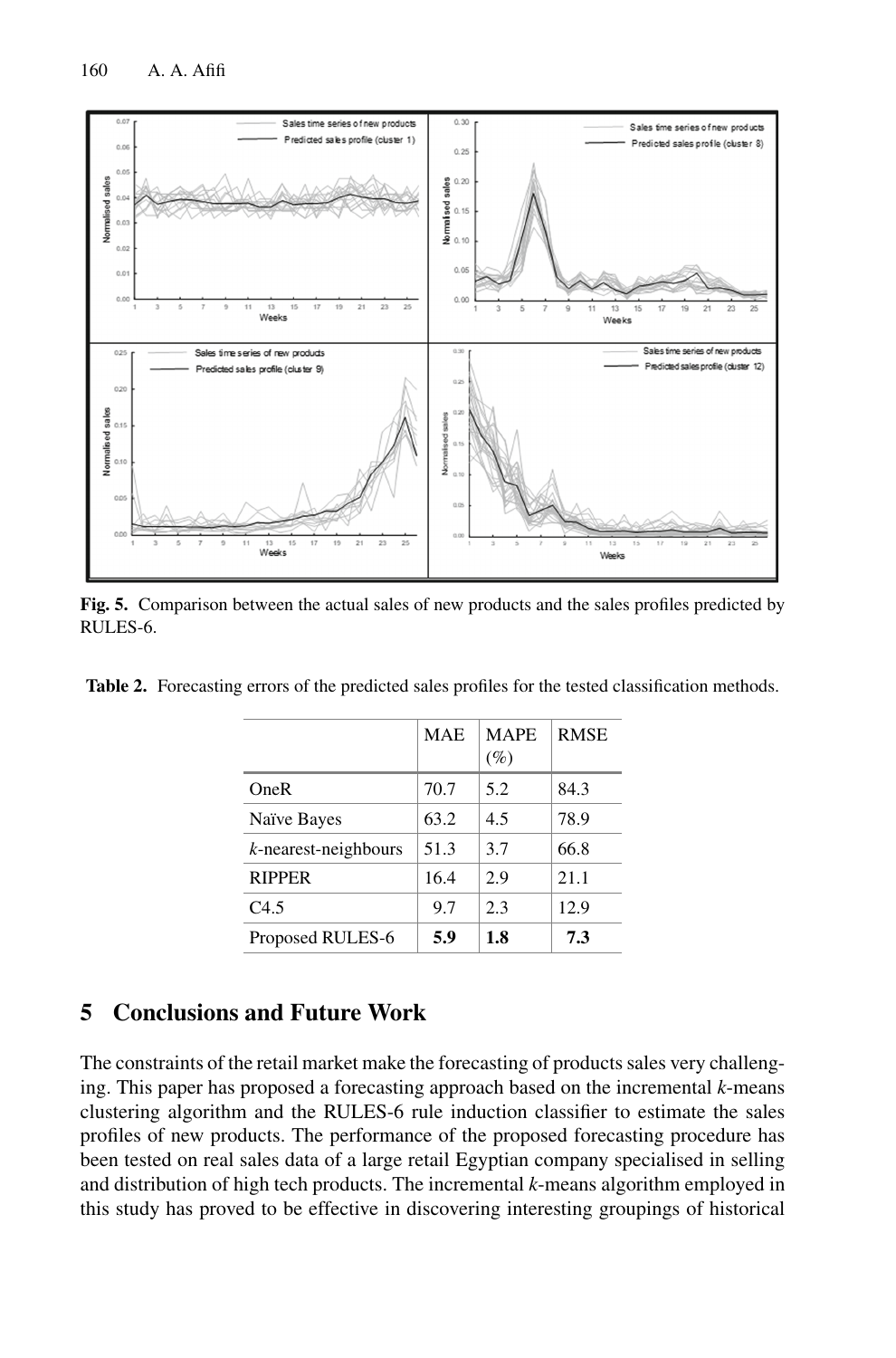products, from which general descriptions can be derived by applying the RULES-6 algorithm. From the clusters and their descriptions, sales profiles for new products could be predicted easily. However, some inaccurate profiles could result from the inadequacy of the chosen descriptive attributes to discriminate the sales behaviours of all new products. The RULES-6 algorithm has also been tested against five other state-of-the-art classifiers and attained more accurate forecasts. These results suggest that the combined application of the incremental *k*-means and RULES-6 techniques is a valid approach for estimating the sales profiles of new products in retail businesses where historical sales data are not available.

Further research could be conducted to apply the proposed forecasting procedure to other short life cycle products and to compare the RULES-6 algorithm with other classifiers such as decision trees, neural networks, or genetic algorithms. Also, considering the various sources of uncertainty that arise in the retail market, it would be interesting to use fuzzy learning techniques which may help to produce more accurate forecasts.

**Acknowledgement.** The author wishes to thank the University of the West of England for providing a good environment, facilities and financial means to complete this paper.

### **References**

- <span id="page-10-0"></span>1. Kadam, S., Apte, D.: A survey on short life cycle time series forecasting. Int. J. Appl. Innov. Eng. Manag. **4**(5), 445–449 (2015)
- <span id="page-10-1"></span>2. Armstrong, J.S.: Principles of Forecasting - A Handbook for Researchers and Practitioners. Kluwer Academic Publishers, Norwell (2001)
- <span id="page-10-2"></span>3. Xia,M.,Wong,W.K.: A seasonal discrete grey forecasting model for fashion retailing. Knowl.- Based Syst. **57**, 119–126 (2014)
- <span id="page-10-3"></span>4. Beheshti-Kashia, S., Karimic, H.R., Thobenb, K.-D., Lütjenb, M., Teuckeb, M.: A survey on retail sales forecasting and prediction in fashion markets. Syst. Sci. Control Eng. **3**, 154–161 (2015)
- <span id="page-10-4"></span>5. Giustiniano, L., Nenni, M.E., Pirolo, L.: Demand forecasting in the fashion industry a review. Int. J. Eng. Bus. Manag. **5**(37) (2013). <https://doi.org/10.5772/56840>
- <span id="page-10-5"></span>6. Liu, N., Ren, S., Choi, T.-M., Hui, C.-L., Ng, S.-F.: Sales forecasting for fashion retailing [service industry: a review. Math. Probl. Eng.](https://doi.org/10.1155/2013/738675) **4**, 1–9 (2013). https://doi.org/10.1155/2013/ 738675. ID 738675
- <span id="page-10-6"></span>7. Choi, T.M., Hui, C.-L., Liu, N., Ng, S.-F., Yu, Y.: Fast fashion sales forecasting with limited data and time. Decis. Support Syst. **59**, 84–92 (2014)
- <span id="page-10-7"></span>8. Fajardo-Toro, C.H., Mula, J., Poler, R.: Adaptive and hybrid forecasting models—a review. In: Ortiz, Á., Andrés Romano, C., Poler, R., García-Sabater, J.-P. (eds.) Engineering Digital [Transformation. LNMIE, pp. 315–322. Springer, Cham \(2019\).](https://doi.org/10.1007/978-3-319-96005-0_38) https://doi.org/10.1007/978- 3-319-96005-0\_38
- <span id="page-10-8"></span>9. Choi, T.-M., Yu, Y., Au, K.-F.: A hybrid SARIMA wavelet transform method for sales forecasting. Decis. Support Syst. **51**, 130–140 (2011)
- <span id="page-10-9"></span>10. Thomassey, S.: Sales forecasts in clothing industry: the key success factor of the supply chain management. Int. J. Prod. Econ. **128**, 470–483 (2012)
- <span id="page-10-10"></span>11. Choi, T.-M., Hui, C.-L., Yu, Y. (eds.): Intelligent Fashion Forecasting Systems: Models and Applications. Springer, Heidelberg (2014). <https://doi.org/10.1007/978-3-642-39869-8>